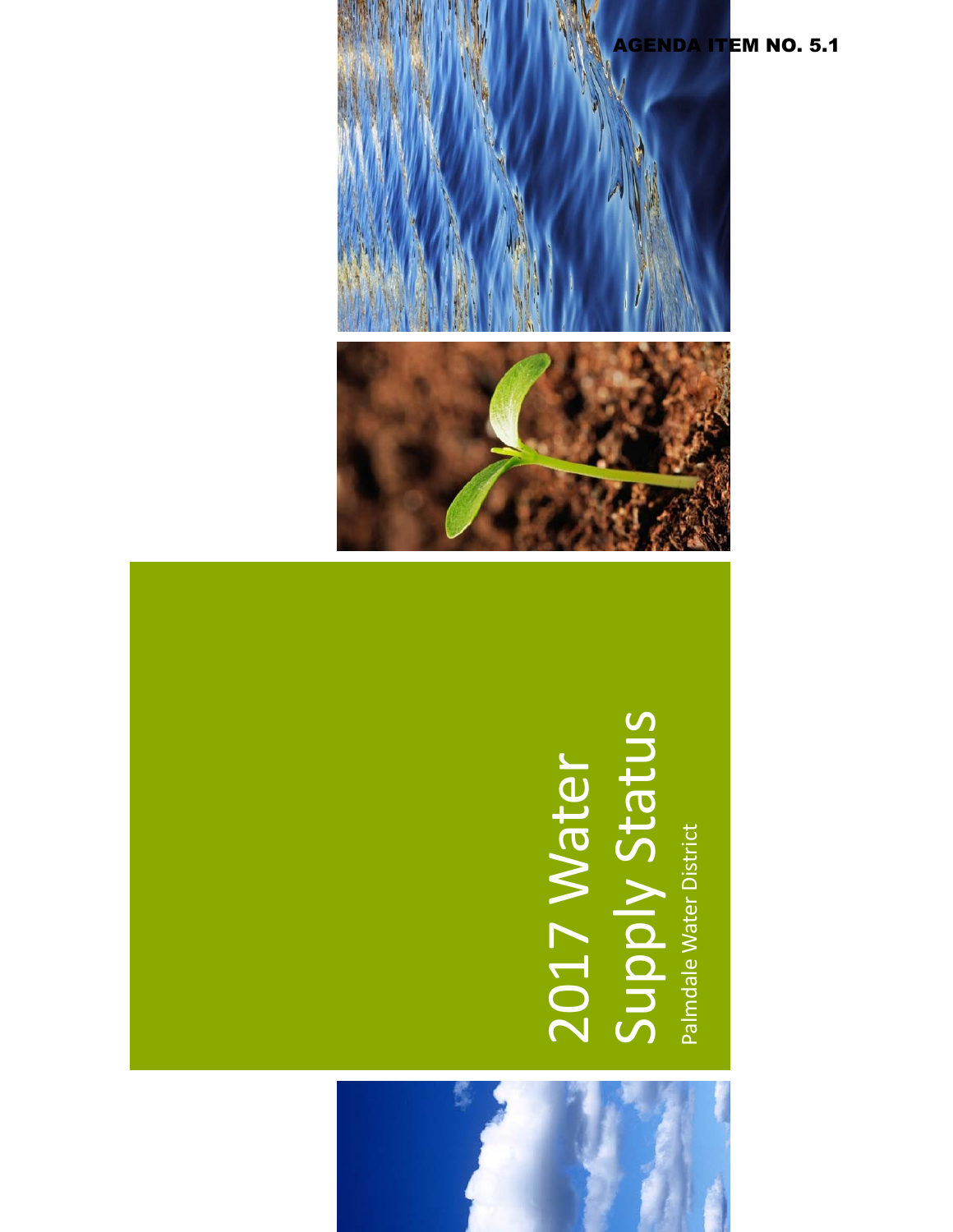### 2017 Water Status 2017 Water Status

- · 2017 State Water Project Allocation is at 85% 2017 State Water Project Allocation is at 85%
- Littlerock Dam is nearly full at elevation 3,262' (spillway is 3,270') Littlerock Dam is nearly full at elevation 3,262' (spillway is 3,270') •
- We will be able to hold 5,000 AF of our State Water Project supplies in<br>Carryover in San Luis Reservoir for use in 2018 We will be able to hold 5,000 AF of our State Water Project supplies in Carryover in San Luis Reservoir for use in 2018
- Water consumption demands are slowly increasing but still remain quite low Water consumption demands are slowly increasing but still remain quite low due to conservation efforts due to conservation efforts
- PWD is currently paying back return water owed to exchange partners to the<br>extent that they are willing to receive additional water in this wet year PWD is currently paying back return water owed to exchange partners to the extent that they are willing to receive additional water in this wet year •
- • We have increased the normal surface water usage ratio from 60% max to 75% plus to take advantage of abundant water available through the State Water Project
- We have reduced well production to rest and rehabilitate those facilities which<br>have been worked exceedingly hard to carry us through the last five years of • We have reduced well production to rest and rehabilitate those facilities which<br>have been worked exceedingly hard to carry us through the last five years of<br>drought drought •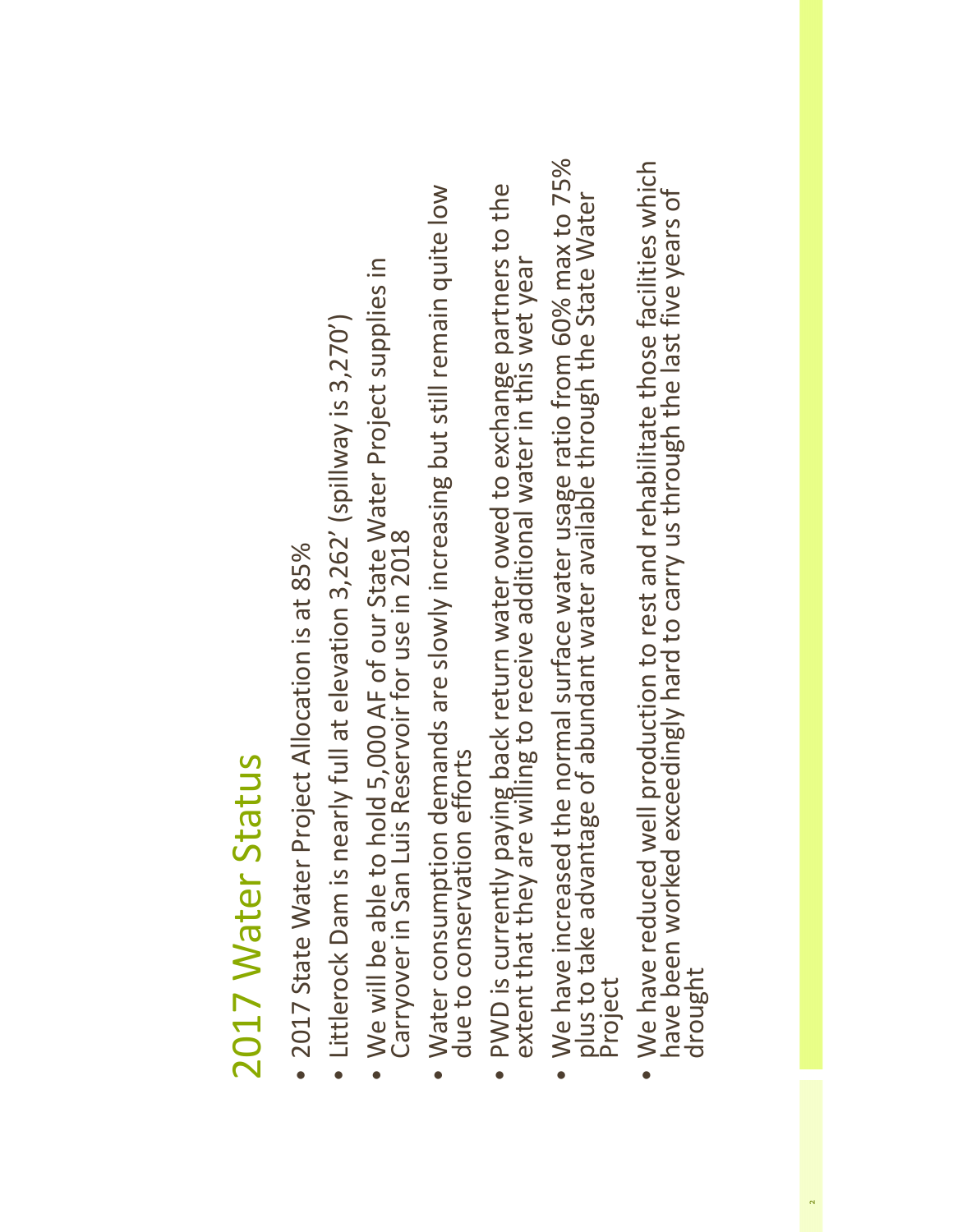# California Water Extremes Not enough or too much! California Water Extremes Not enough or too much!

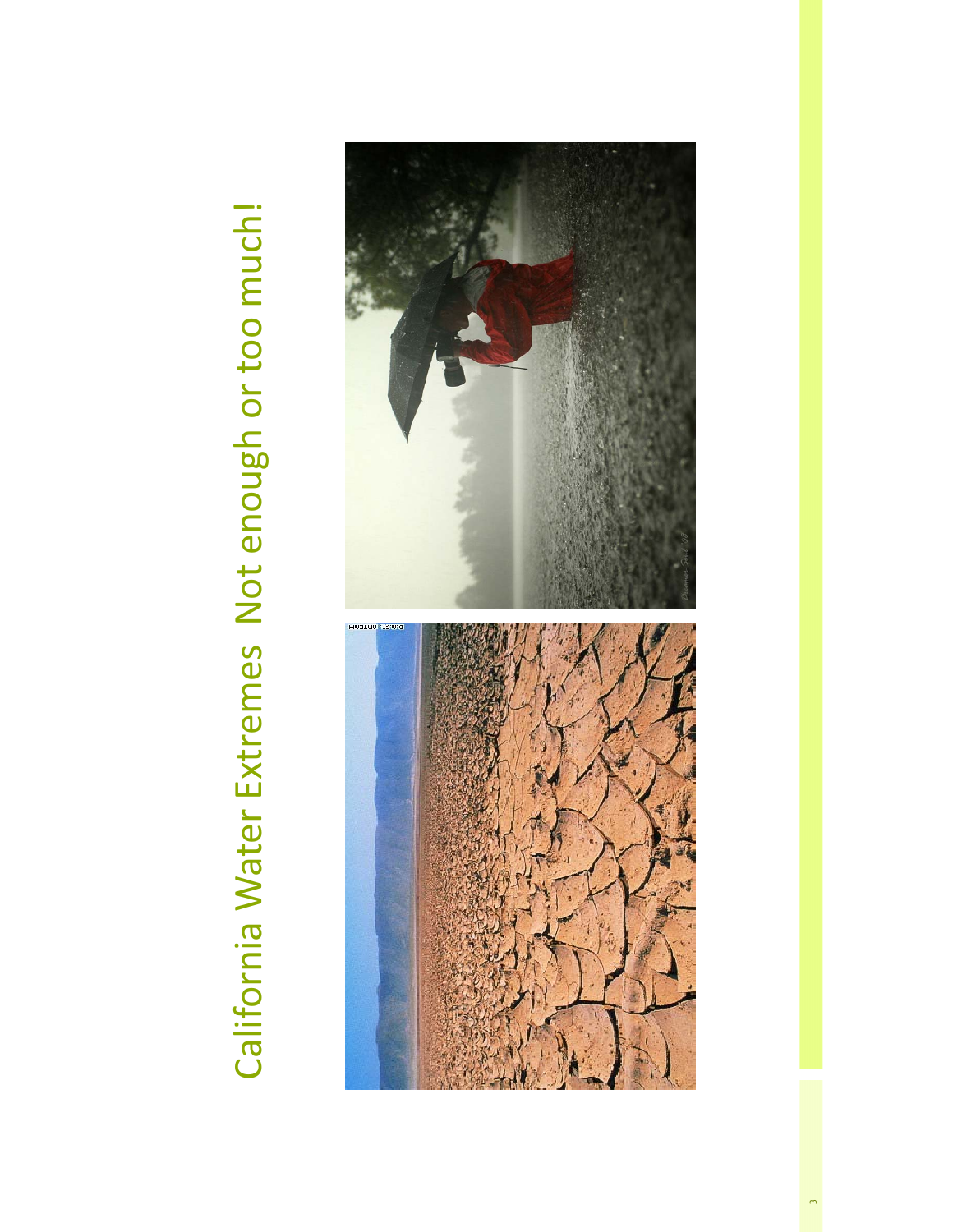

4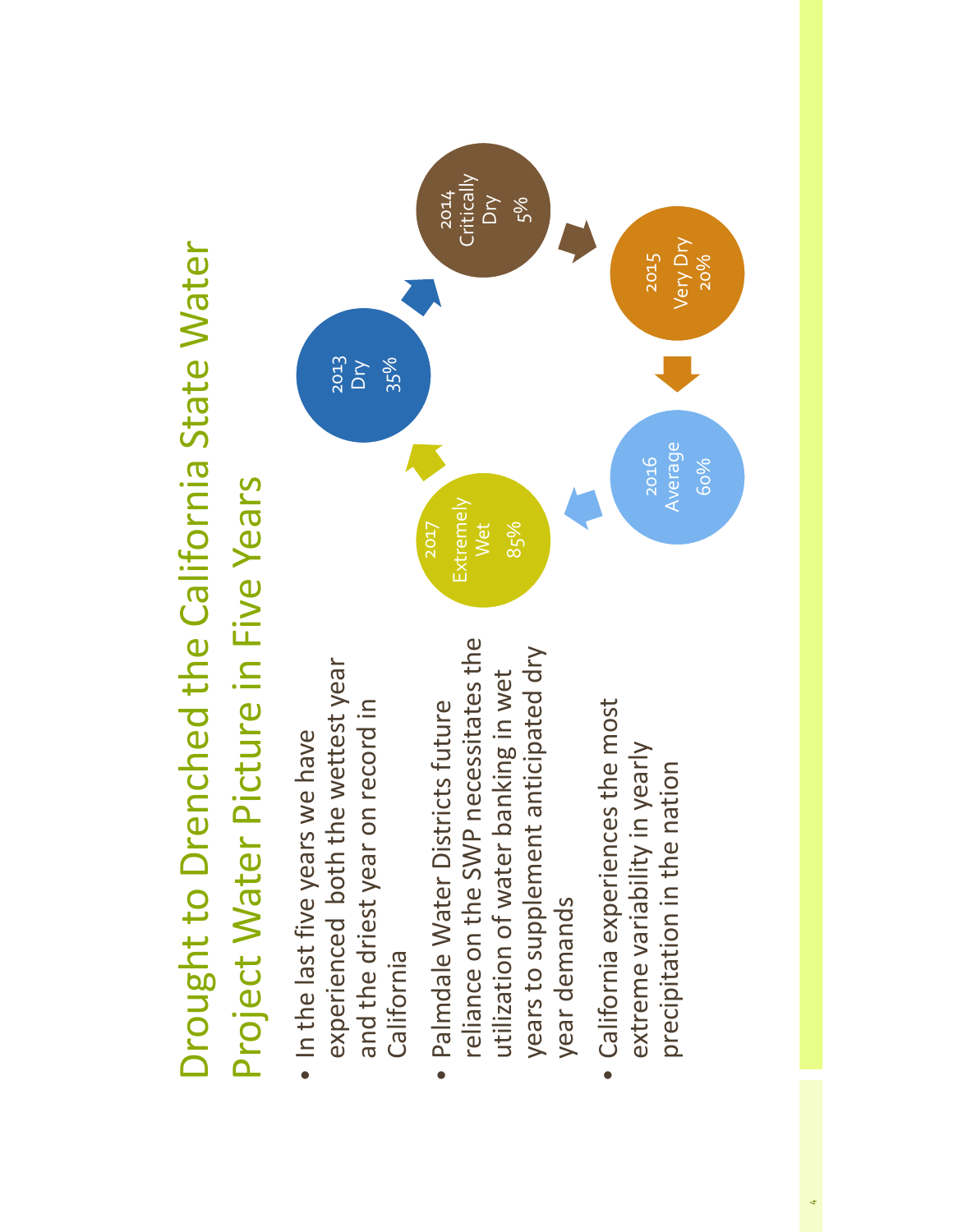## OROVILLE DAM 2015 **OROVILLE DAM 2015**

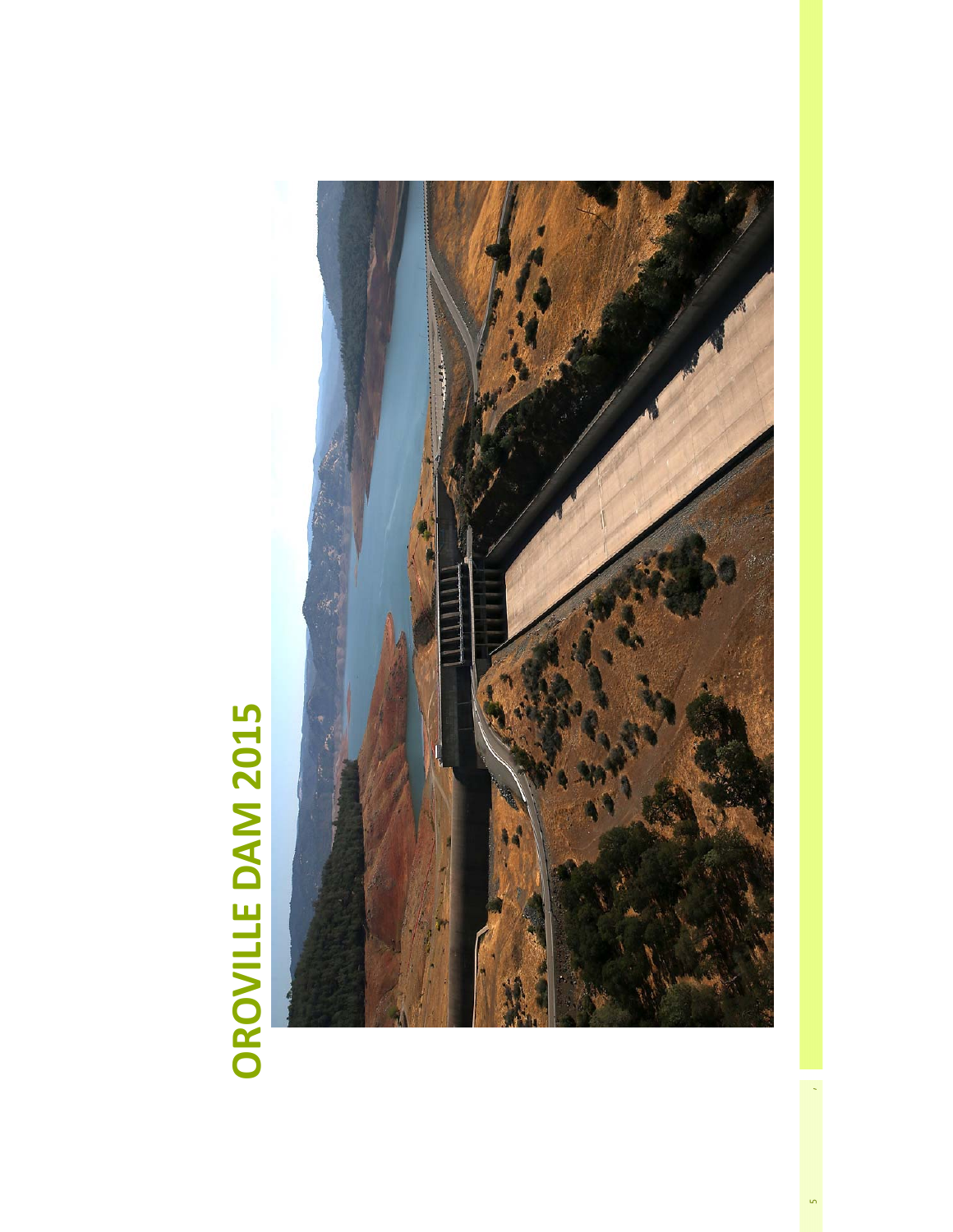

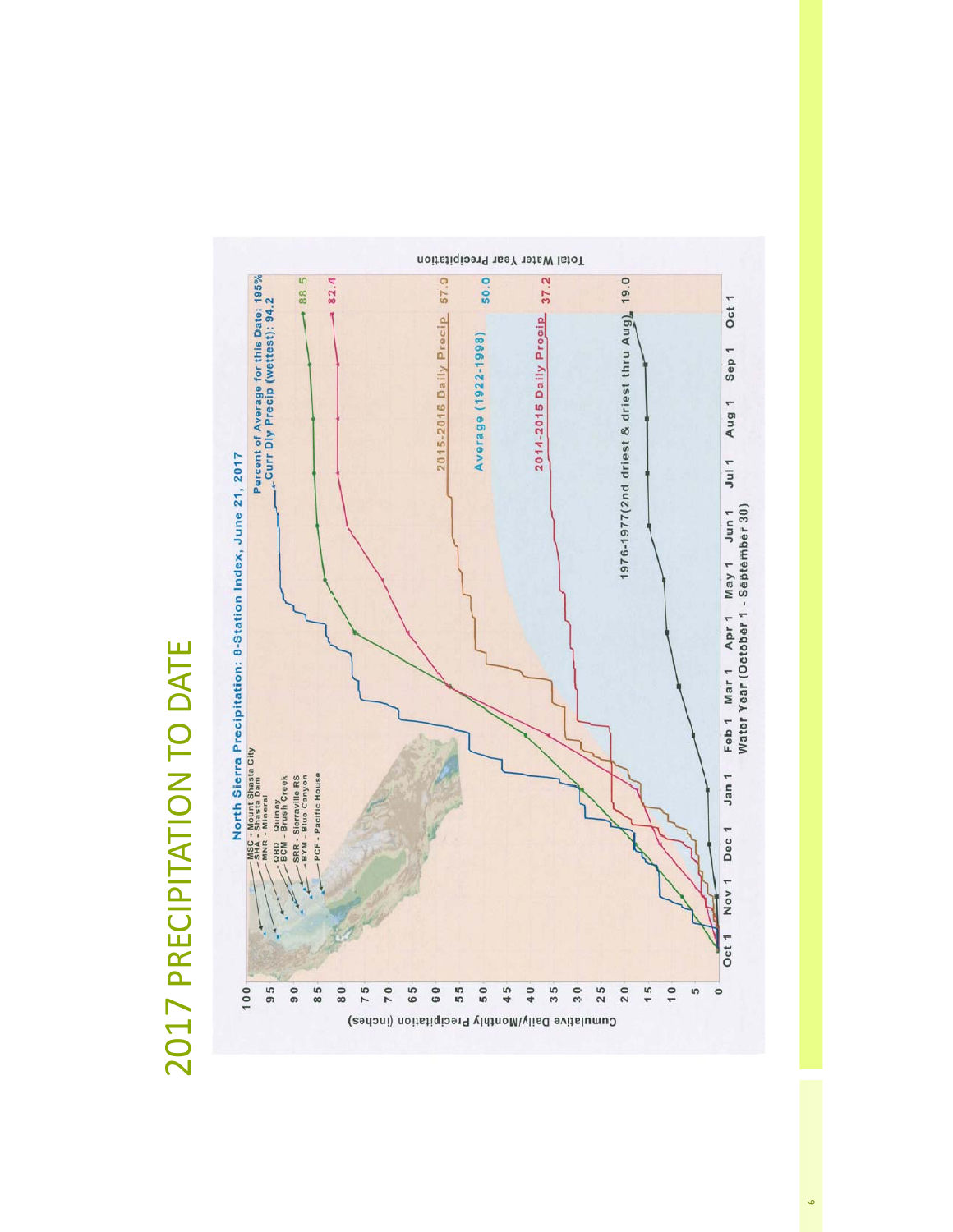## **OROVILLE DAM 2017 OROVILLE DAM 2017**

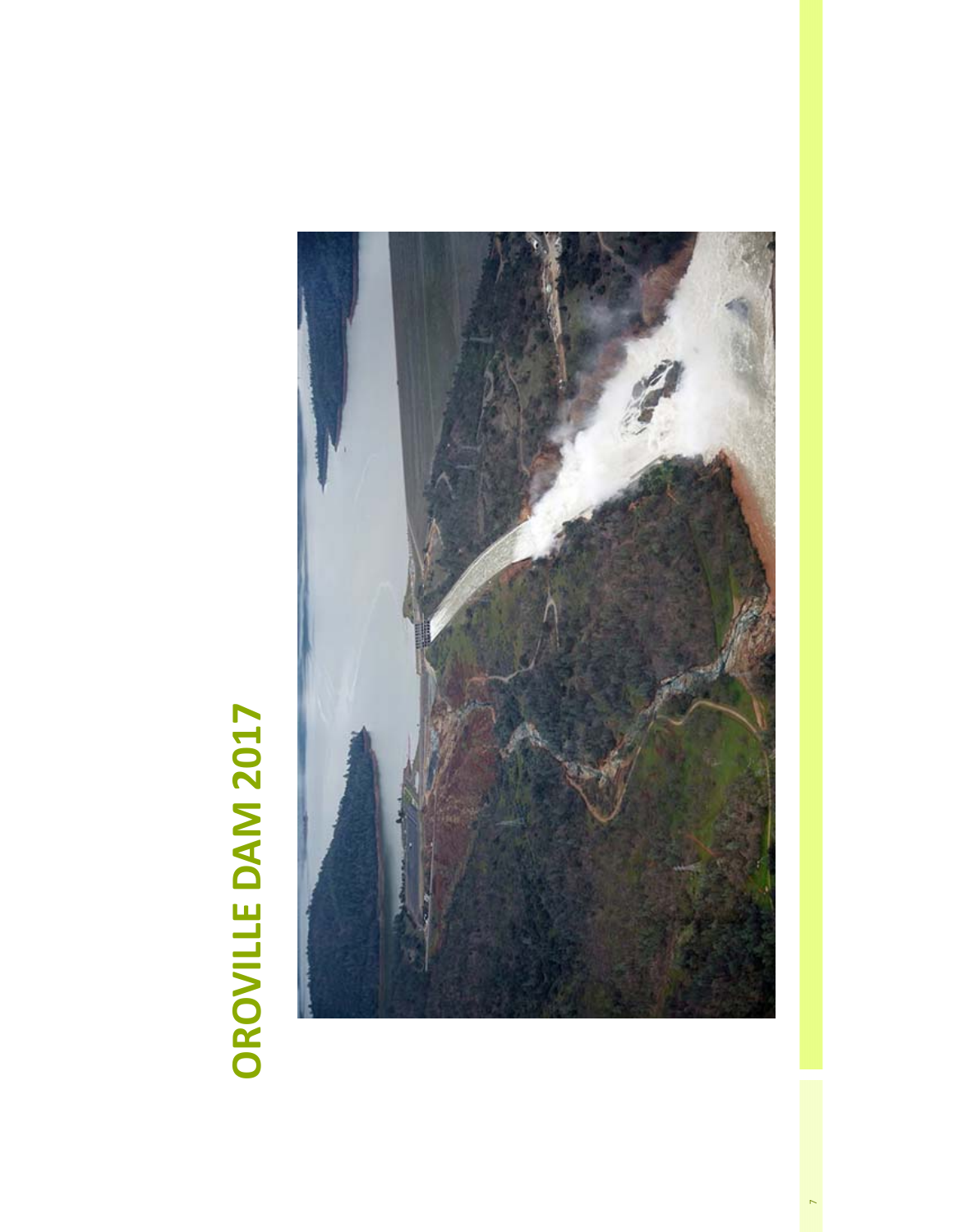|               |                        |              | SWP ALLOCATIONS AND DELIVERED QUANTITIES BY<br><b>YEAR</b> |                    |                       |
|---------------|------------------------|--------------|------------------------------------------------------------|--------------------|-----------------------|
| Year          | Contractual<br>Table A | Allocation % | allocated<br>ac/ft                                         | delivered<br>ac/ft | % allocation<br>taken |
| 2007          | 21,300                 | 60%          | 12,780.00                                                  | 17,492.00          | 137%                  |
| 2008          | 21,300                 | 35%          | 7,455.00                                                   | 11,272.00          | 151%                  |
| 2009          | 21,300                 | 40%          | 8,520.00                                                   | 15,387.00          | 181%                  |
| 2010          | 21,300                 | 50%          | 10,650.00                                                  | 10,989.00          | 103%                  |
| 2011          | 21,300                 | 80%          | 17,040.00                                                  | 14,333.00          | 84%                   |
| 2012          | 21,300                 | 65%          | 13,845.00                                                  | 19,056.00          | 138%                  |
| 2013          | 21,300                 | 35%          | 7,455.00                                                   | 10,567.00          | 142%                  |
| 2014          | 21,300                 | 5%           | 1,065.00                                                   | 8,406.00           | 789%                  |
| 2015          | 21,300                 | 20%          | 4,260.00                                                   | 5,854.00           | 137%                  |
| 2016          | 21,300                 | 60%          | 12,780.00                                                  | 11,155.00          | 87%                   |
| <b>2017</b>   | 21,300                 | 85%          | 18,105.00                                                  | 4,163.00           | 23%                   |
| <b>TOTALS</b> | ≸                      | ≸            | 113,955.00                                                 | 128,674.00         | ≨                     |
| AVG.          | 21300                  | 49%          | 10,359.00                                                  | 11,697.00          | 179%                  |
|               |                        |              |                                                            |                    |                       |

#### Table A allocation in 8 out Table A allocation in 8 out SWP delivered quantities SWP delivered quantities exceeded contractual exceeded contractual of the last 10 years of the last 10 years

Additional Surface Water Supply was<br>supplemented by the following Additional Surface Water Supply was supplemented by the following

- · Butte County Lease Agreement Butte County Lease Agreement
- **Yuba Accord** Yuba Accord

•

- Dry Year Transfer Water Dry Year Transfer Water •
- Creative exchanges Creative exchanges •
- Minimally by Banked Water Minimally by Banked Water •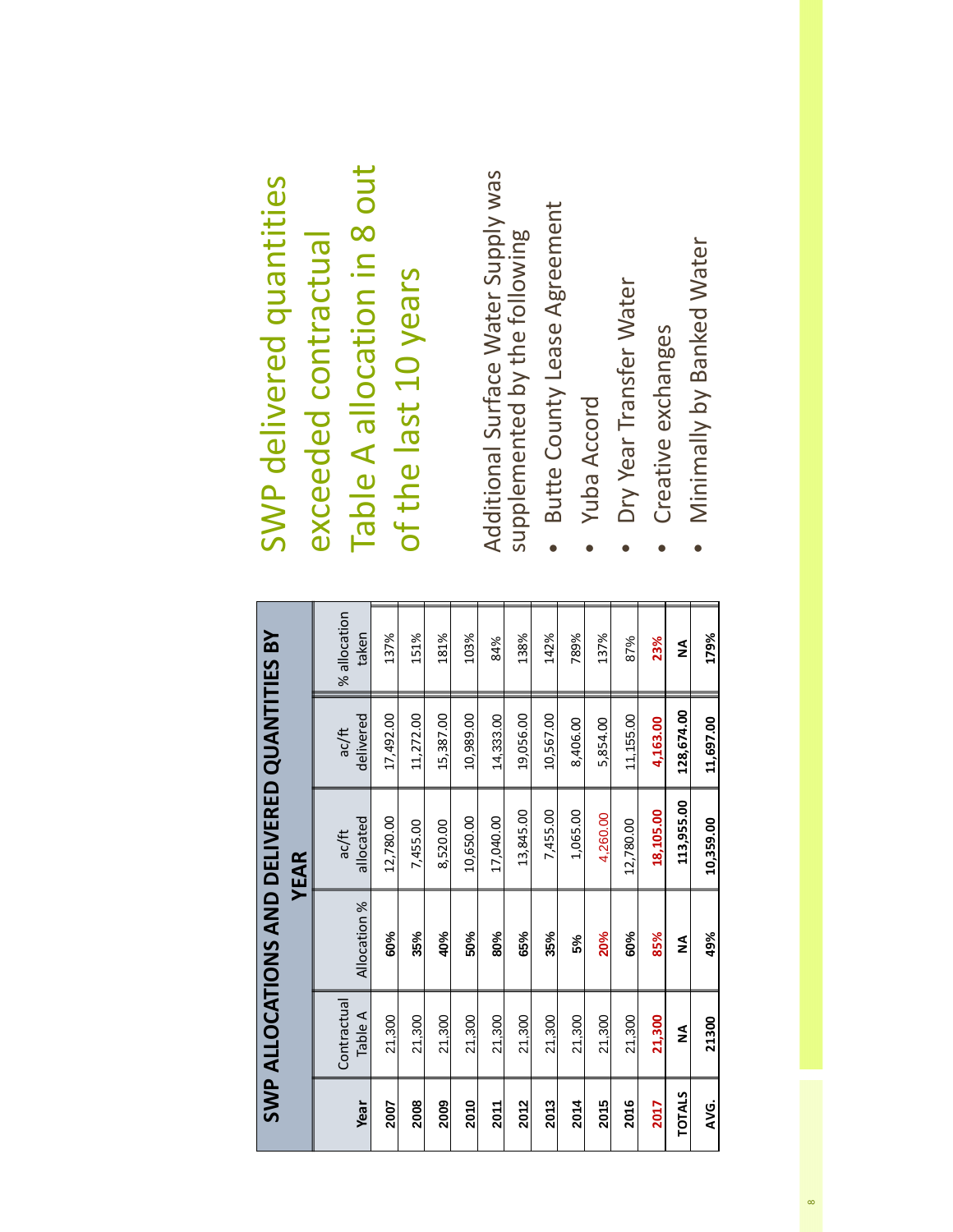| 21,500 AF Needed Absent Co   |                | onservation |                   | Conservation %       | 2014 water demands                   |
|------------------------------|----------------|-------------|-------------------|----------------------|--------------------------------------|
|                              | 2014           |             |                   | <b>Required With</b> |                                      |
| RESOURCE COMPONENT           | Shortage       | ACRE FEET   | <b>CUMULATIVE</b> | Each Component       | exceeded typical supply              |
| Groundwater                  | 9,000          | 12,500      | 12,500            | 42%                  |                                      |
| Health and Safety Needs DWR  | 7,150          | 1,850       | 14,350            | 33%                  | sources and required                 |
| <b>Banked Groundwater AV</b> | 4,679          | 2,471       | 16,821            | 22%                  | acquiring and utilizing 9            |
| Littlerock Dam               | 3,679          | 1,000       | 17,821            | 17%                  |                                      |
| <b>PWD TA</b>                | 2,614          | 1,065       | 18,886            | 12%                  | different resource                   |
| <b>Butte TA Allocation</b>   | 2,044          | 570         | 19,456            | 10%                  |                                      |
| <b>Yuba Accord</b>           | 1,544          | 500         | 19,956            | 7%                   | components to meet                   |
| additional PWD GW (a)        | 544            | 1000        | 20,956            | 3%                   |                                      |
| additional PWD GW (b)        | $\overline{4}$ | 500         | 21,456            | ಶಿಂ                  | minimum demands                      |
| New exchange Water           | $-1,456$       | 1500        | 22,956            | -7%                  |                                      |
| CLWA                         | $-2,456$       | 1000        | 23,956            | $-11%$               |                                      |
| MWA                          | $-3,456$       | 1000        | 24,956            | $-16%$               | Some components were supplemented by |
|                              |                |             |                   |                      | water exchanges                      |

**CLWA NWA**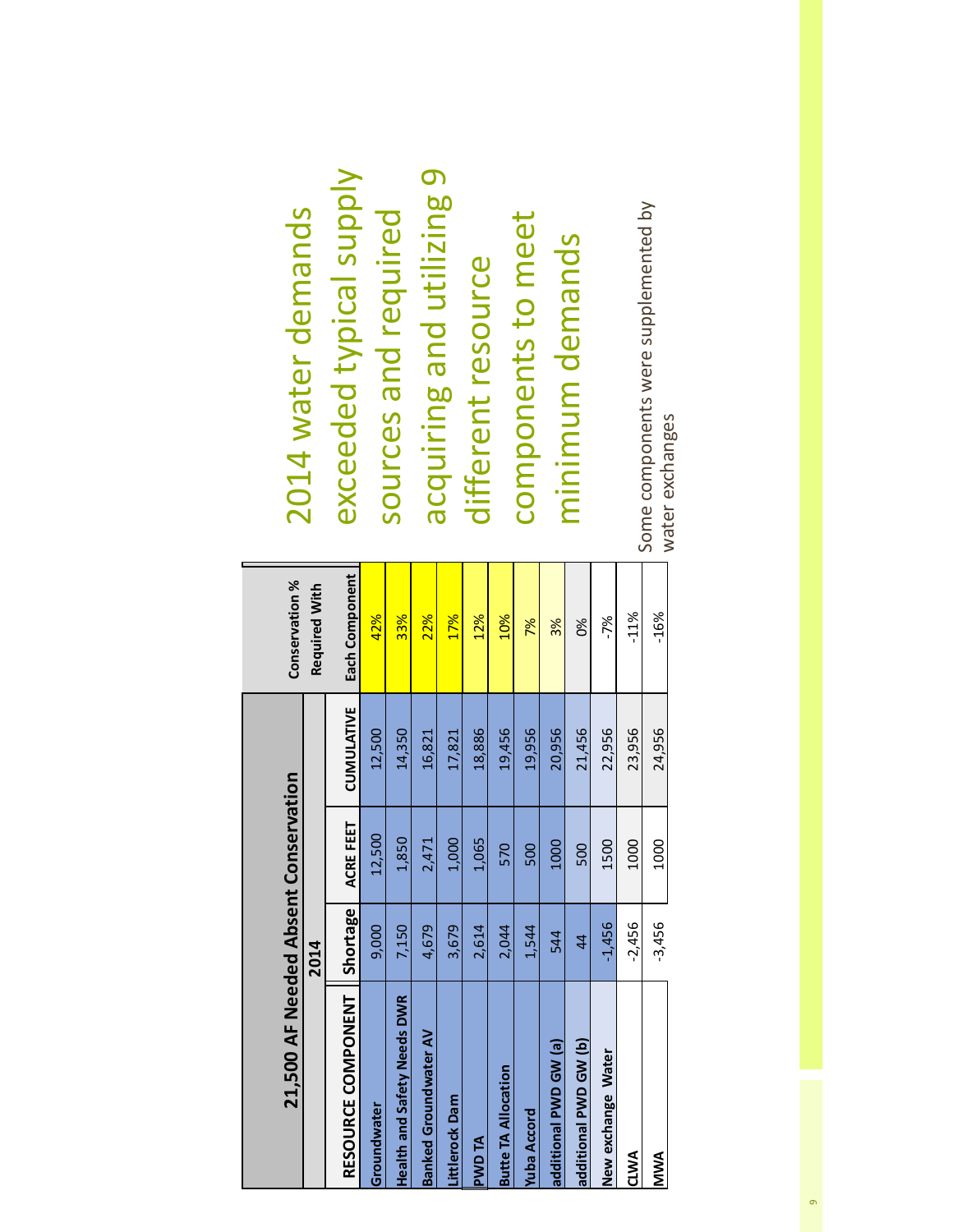|                                     | 18,500 AF Needed Absent Conservation |           |                      | <b>Conservation %</b> |
|-------------------------------------|--------------------------------------|-----------|----------------------|-----------------------|
|                                     | 2017 @ 85 % SWP Allocation           |           |                      | Required With         |
| <b>COMPONENT</b><br><b>RESOURCE</b> | SHORTAGE                             |           | ACRE FEET CUMULATIVE | Each Component        |
| Groundwater                         | -9000                                | 4,500     | 4,500                | 77%                   |
| SWP Table A @85%                    | $-7330$                              | 18,105    | 22,605               | $-16%$                |
| Banked Groundwater AV               | 1,105                                | $\bullet$ | 22,605               | $-16%$                |
| Littlerock Dam SW                   | 2,105                                | 1,000     | 23,605               | $-21%$                |
| <b>Butte TA Allocation</b>          | 10,605                               | 8,500     | 32,105               | $-65%$                |
| Yuba Accord                         | 10,605                               | $\circ$   | 32,105               | $-65%$                |
| Dry Year Purchase Prog.             | 10,605                               | $\circ$   | 32,105               | $-65%$                |
| <b>MYWP</b>                         | 10,605                               | 0         | 32,105               | $-65%$                |
| additional PVVD GW (b)              | 10,605                               | 0         | 32,105               | $-65%$                |
| New exchange Water                  | 10,605                               | 0         | 32,105               | $-65%$                |
| <b>Butte Additional</b>             | 10,605                               | 0         | 32,105               | $-65%$                |
|                                     | 10,605                               | 0         | 32,105               | $-65%$                |

Project Table A allocations Project Table A allocations demands could<br>theoretically be met by theoretically be met by utilizing State Water utilizing State Water PWD's 2017 water PWD's 2017 water demands could alone

VD and Butte lease Table A quantities PWD and Butte lease Table A quantities total 26,605 Acre Feet this year total 26,605 Acre Feet this year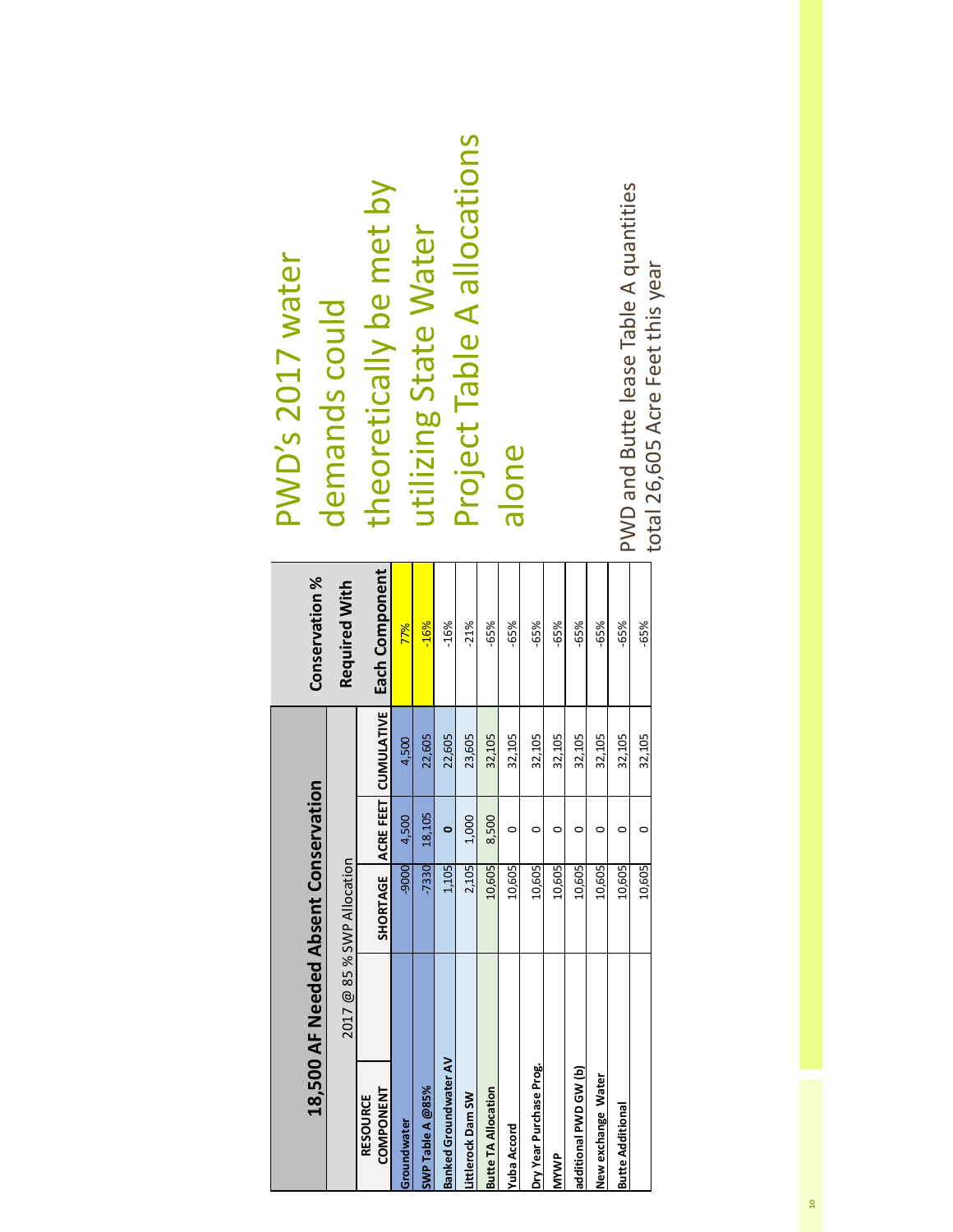

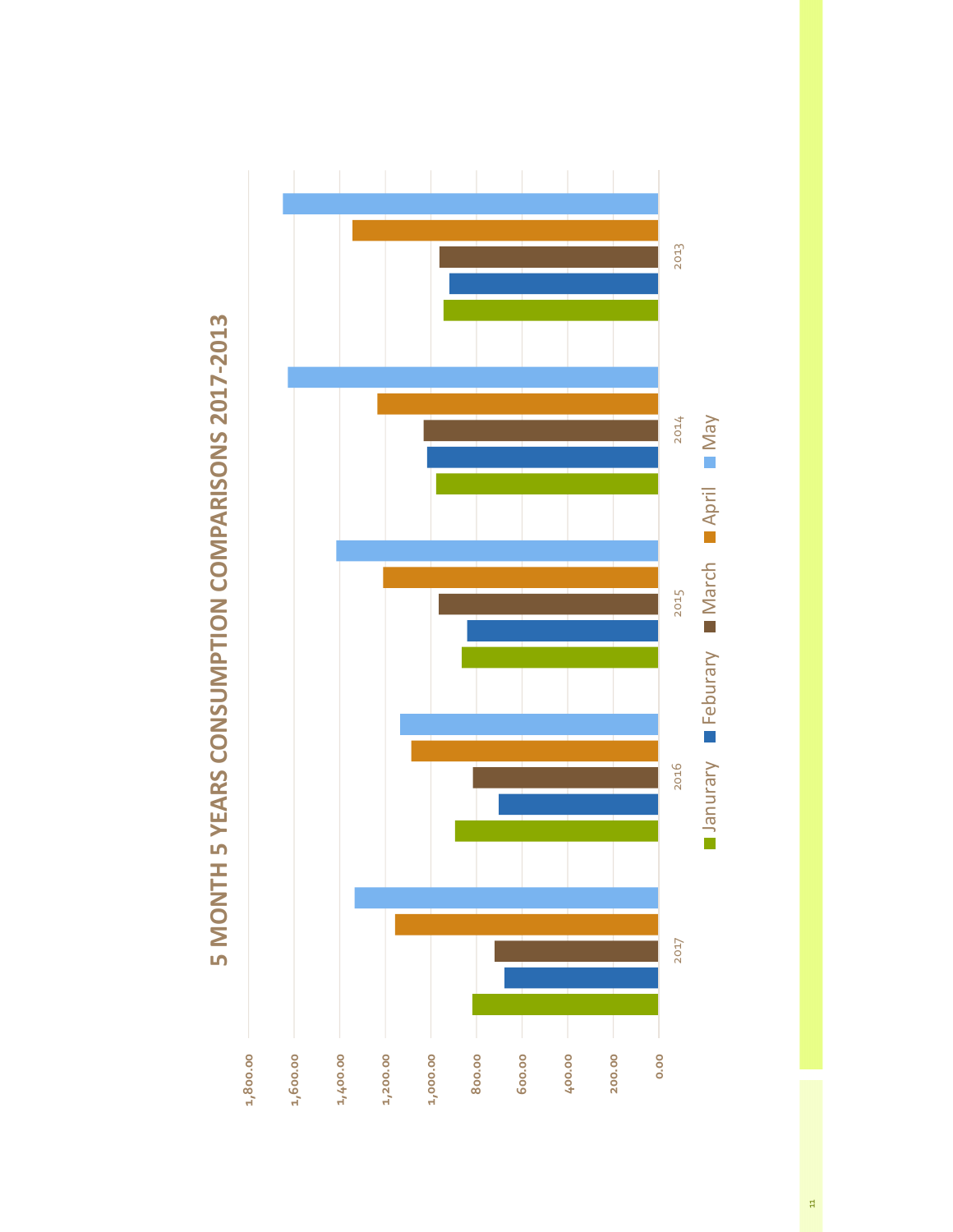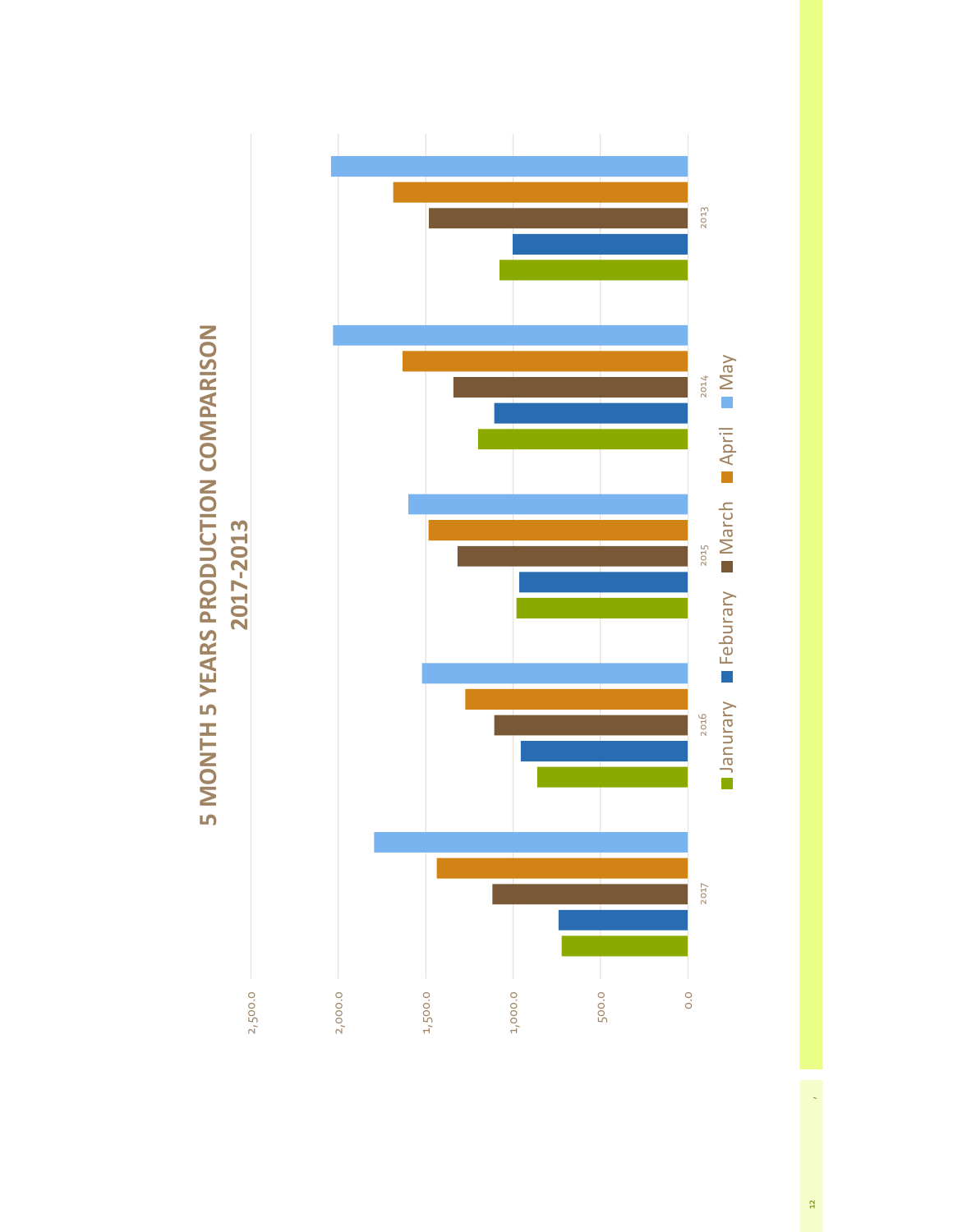Currently available major supply components Currently available major supply components

- SWP Table A is comprised of PWD's SWP Table A is comprised of PWD's supplies through our Butte County 2017 allocation and available SWP supplies through our Butte County 2017 allocation and available SWP lease
- reflect any additional seasonal inflow reflect any additional seasonal inflow • Littlerock Dam (LRD) quantity shown Littlerock Dam (LRD) quantity shown is the of amount of water currently is the of amount of water currently held in the reservoir and does not held in the reservoir and does not

| $\bullet$ | Ground Water quantity shown is a |
|-----------|----------------------------------|
|           | normal year average extraction   |
|           | quantity                         |

|               | Max Supply | <b>Planned PWD</b><br>Use |
|---------------|------------|---------------------------|
| <b>SWP TA</b> | 26,605     | 14,500                    |
| LRD           | 2,784      | 500                       |
| <b>S</b> W    | 10,000     | 4,000                     |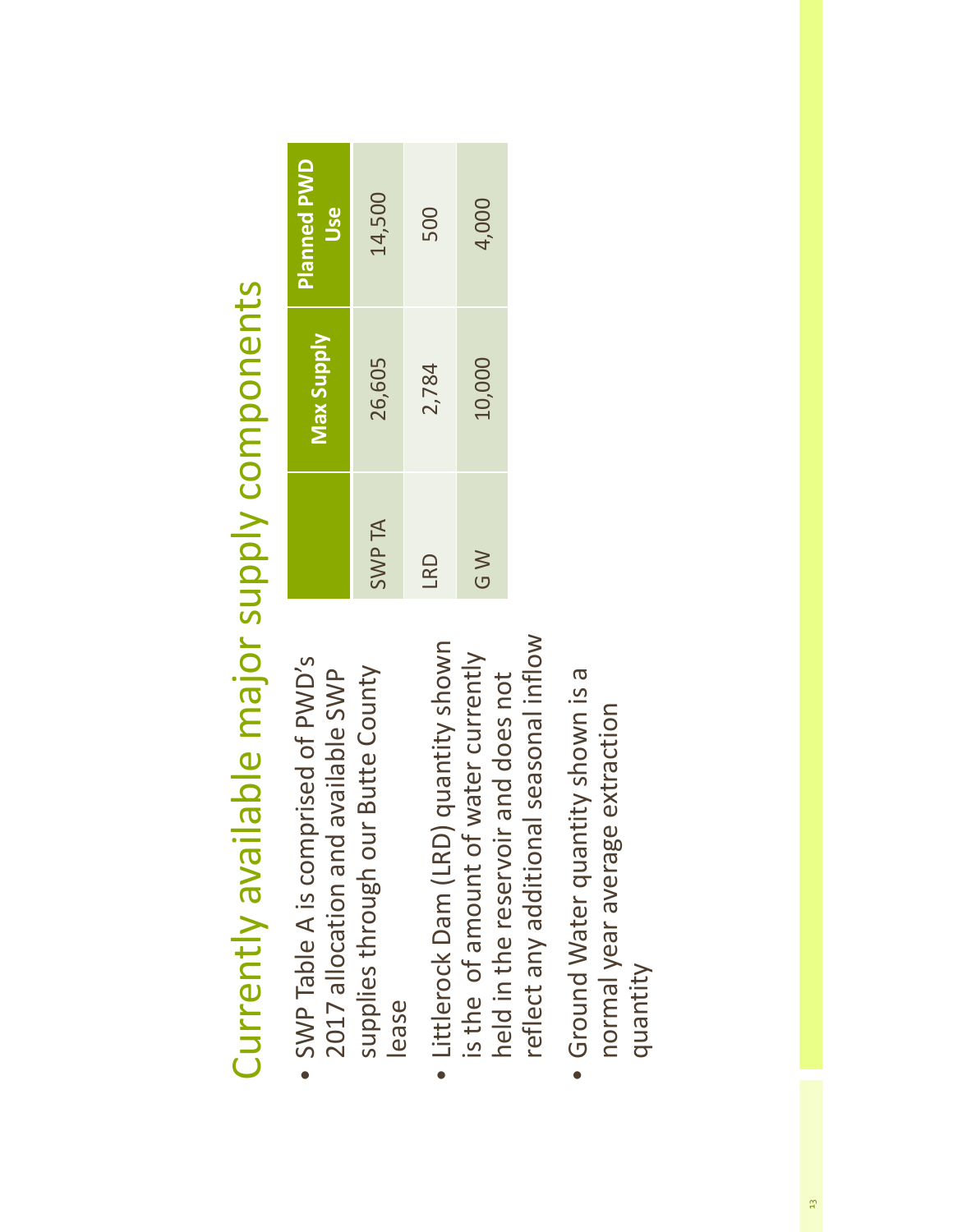Excess supply components and their disposition (AF) Excess supply components and their disposition (AF)

- CCWA exchange return water, 500 AF to CCWA exchange return water, 500 AF to SWP Table A excess supply of 12,105 is SWP Table A excess supply of 12,105 is evaporation refill Lake Palmdale (Total evaporation refill Lake Palmdale (Total SBVMWD exchange return, 850 AF to scheduled to be dispersed as follows: scheduled to be dispersed as follows: SBVMWD exchange return, 850 AF to 5,000 AF to Carryover, 2,500 AF to planned use of excess = 8,850 AF) 5,000 AF to Carryover, 2,500 AF to planned use of excess = 8,850 AF) •
- Littlerock Dam (LRD) The stored quantity Littlerock Dam (LRD) The stored quantity contractual limitations in allowable CFS Palmdale Lake in peak demands due to contractual limitations in allowable CFS Palmdale Lake in peak demands due to will be held in the reservoir for future will be held in the reservoir for future use in 2018 or portions to top off use in 2018 or portions to top off from the SWP from the SWP
- Ground Water extractions will be scaled Ground Water extractions will be scaled back according to need back according to need

|              | Excess Supply | Unassigned |
|--------------|---------------|------------|
| <b>SWPTA</b> | 12,105        | 3,255      |
| LRD          | 1,784         | $\subset$  |
| S<br>D       | 6,000         | $\subset$  |